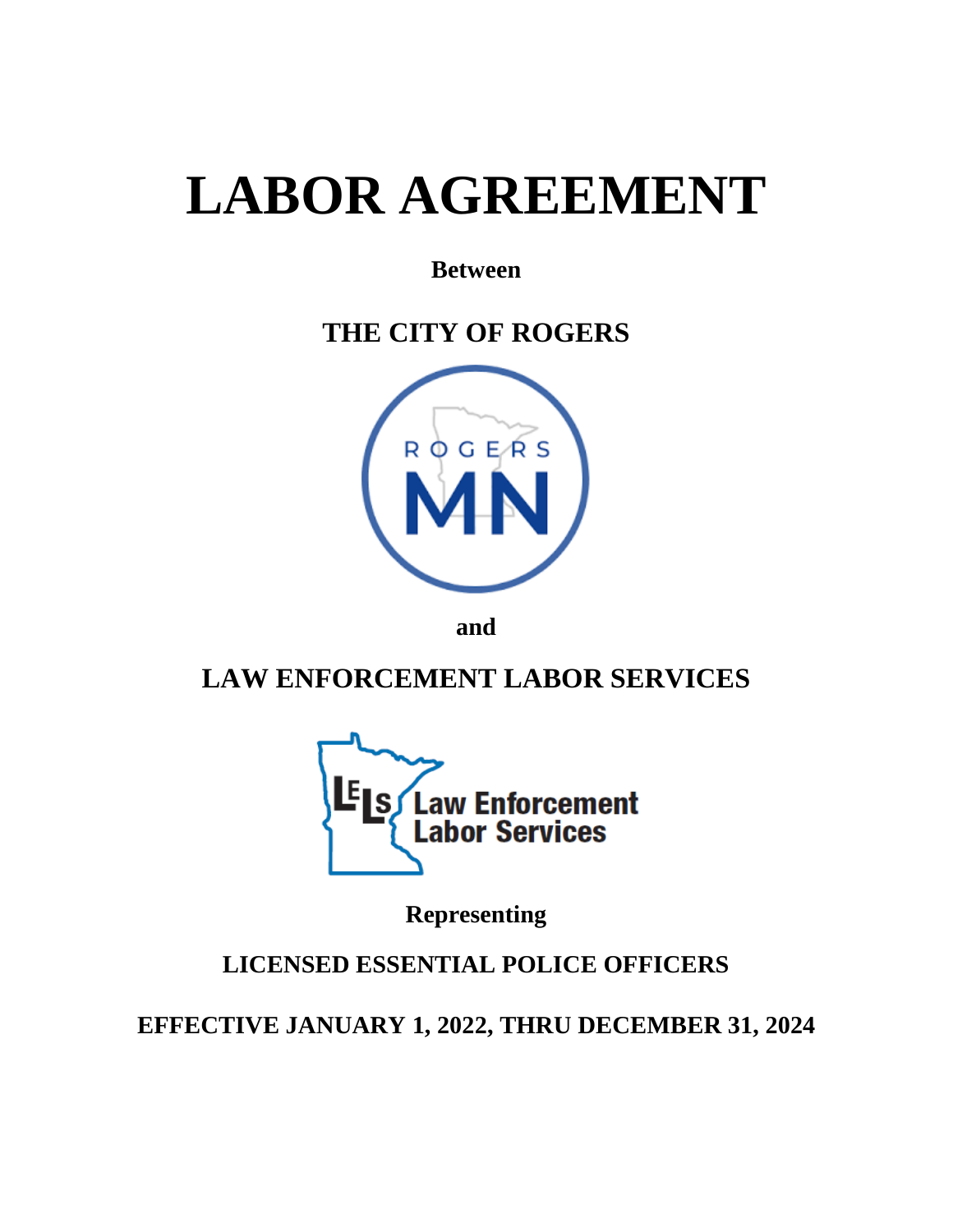## **TABLE OF CONTENTS** (Rogers Police Officers)

| 1  |                                              |  |
|----|----------------------------------------------|--|
| 2  |                                              |  |
| 3  |                                              |  |
| 4  |                                              |  |
| 5  |                                              |  |
| 6  |                                              |  |
| 7  |                                              |  |
| 8  |                                              |  |
| 9  |                                              |  |
| 10 |                                              |  |
| 11 |                                              |  |
| 12 |                                              |  |
| 13 |                                              |  |
| 14 |                                              |  |
| 15 |                                              |  |
| 16 |                                              |  |
| 17 |                                              |  |
| 18 |                                              |  |
| 19 |                                              |  |
| 20 |                                              |  |
| 21 |                                              |  |
| 22 |                                              |  |
| 23 |                                              |  |
| 24 |                                              |  |
| 25 |                                              |  |
| 26 |                                              |  |
| 27 |                                              |  |
| 28 |                                              |  |
| 29 | POST EMPLOYMENT HEALTH CARE SAVINGS PLAN  15 |  |
| 30 |                                              |  |
|    |                                              |  |
|    |                                              |  |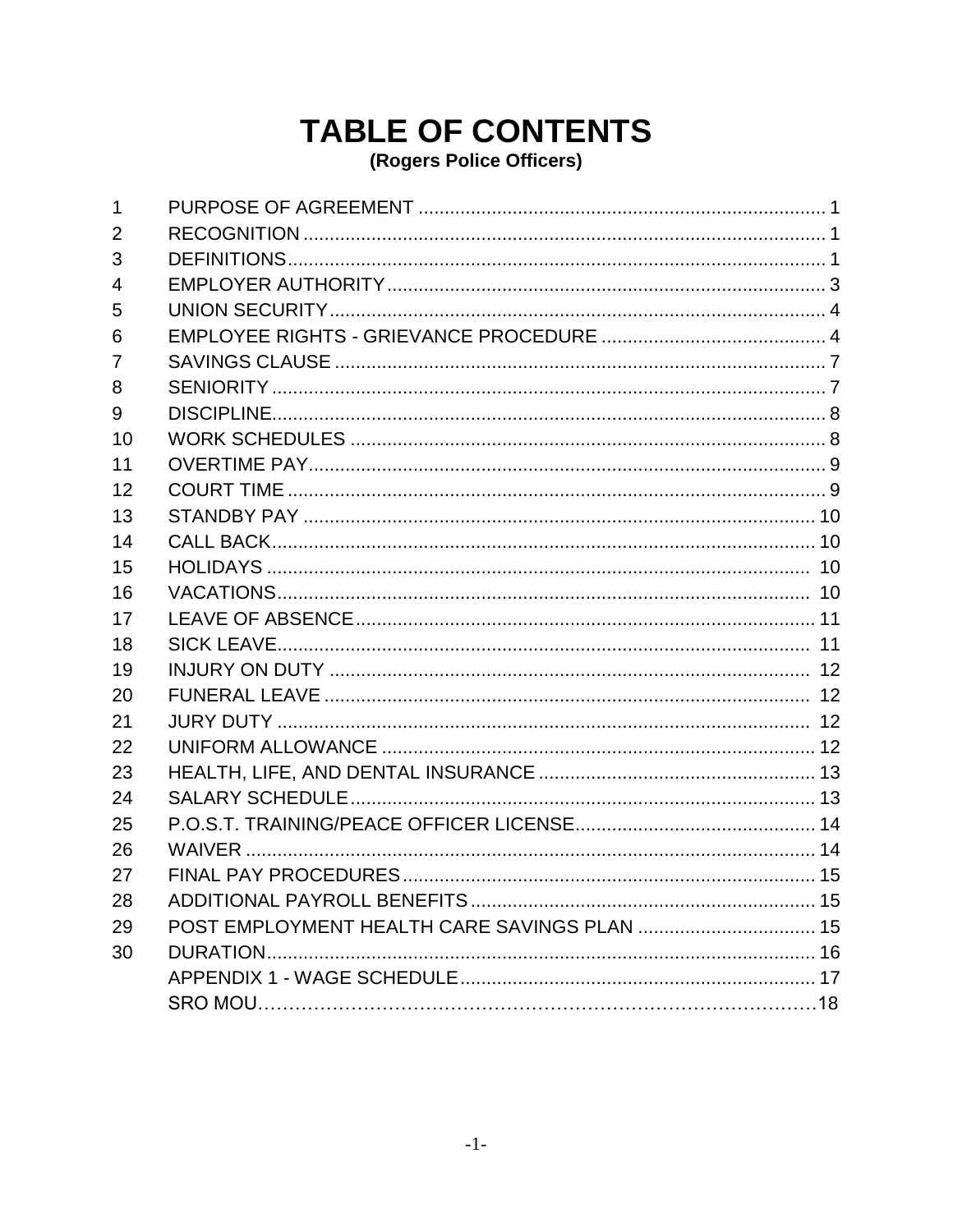#### **LABOR AGREEMENT between CITY OF ROGERS and LAW ENFORCEMENT LABOR SERVICES, INC. LOCAL #509**

#### **ARTICLE 1. PURPOSE OF AGREEMENT**

This Agreement is entered into between the City of Rogers hereinafter called the Employer, and Law Enforcement Labor Services, Inc. Local #509 hereinafter called the Union.

The intent and purpose of this Agreement is to:

- 1.1 Establish certain hours, wages, and other conditions of employment;
- 1.2 Establish procedures for the resolution of disputes concerning this Agreement's interpretation and/or application;
- 1.3 Specify the full and complete understanding of the parties; and
- 1.4 Place in written form the parties' full agreement upon terms and conditions of employment for the duration of this Agreement.

The Employer and the Union, through this Agreement, shall continue their dedication to the highest quality Police service and protection to the residents of Rogers. Both parties recognize this Agreement as a pledge of this dedication.

#### **ARTICLE 2. RECOGNITION**

2.1 The Employer recognizes the Union as the executive representative, under Minnesota Statutes, Section §179A.03, Subd. 14 for Police personnel in the following job classification:

All full time POST licensed essential employees of the City of Rogers Police Department who are essential employees within Minn. Stat Sec. 179A.03 excluding supervisory and confidential employees.

2.2 In the event the Employer and the Union are unable to agree as to the inclusion or exclusion of a new or modified job class, the issue shall be submitted to the Bureau of Mediation Services for determination.

#### **ARTICLE 3. DEFINITIONS**

3.1 **Union:** Law Enforcement Labor Services, Inc. Local #509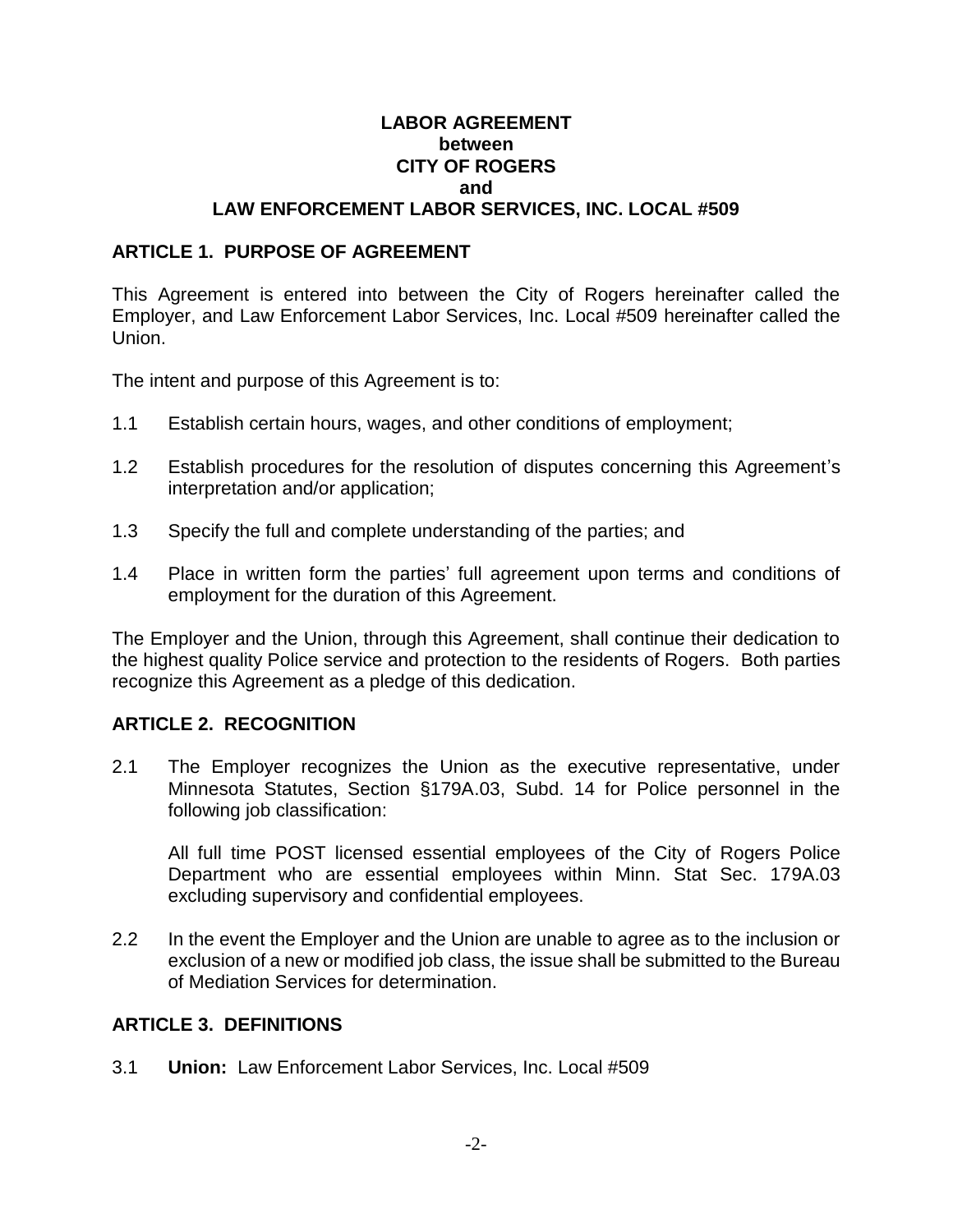- 3.2 **Union Member:** A member of Law Enforcement Labor Services, Inc. Local #509
- 3.3 **Employee:** A Member of the exclusively recognized bargaining.
- 3.4 **Employer:** The City of Rogers.
- 3.5 **Chief:** The Chief of the Rogers Police Department.
- 3.6 **Union Officer:** Officer elected or appointed by Law Enforcement Labor Services, Inc. Local #509
- 3.7 **Overtime:** Work performed at the express authorization of the Employer in excess of the employee's schedule work period and payable according to this Agreement.
- 3.8 **Scheduled Shift:** A consecutive work period including two (2) paid fifteen minute rest breaks and a thirty (30) minute paid lunch break.
- 3.9 **Rest Breaks:** Two (2) paid fifteen minute periods during the scheduled shift during which the employee remains on continual duty and is responsible for assigned duties.
- 3.10 **Lunch Break:** A thirty (30) minute period during the scheduled shift during which the employee remains on continual duty and is responsible for assigned duties.
- 3.11 **Probation Period:** A period of time not to exceed twelve (12) calendar months from the date of employment for newly hired or rehired employees subject to the conditions of Article 8, Section 8.2. The probation period for promoted employees shall include a period of time not to exceed six (6) calendar months from the date of promotion.
- 3.12 **Employer Seniority:** Employee's length of continuous full time employment with the City of Rogers as a licensed essential employee, including approved leaves of absence.
- 3.13 **Classification Seniority:** Employee's length of continuous full-time service with the City of Rogers in a specific classification.
- 3.14 **Compensatory Time:** Time off the employee's regularly scheduled work schedule, equal in time to overtime worked.

#### **ARTICLE 4. EMPLOYER AUTHORITY**

4.1 The Employer retains the full and unrestricted right to operate and manage all manpower, facilities, and equipment; to establish functions and programs, to set and amend budgets; to determine the utilization of technology; to establish and modify the organizational structure; to select, direct and determine the number of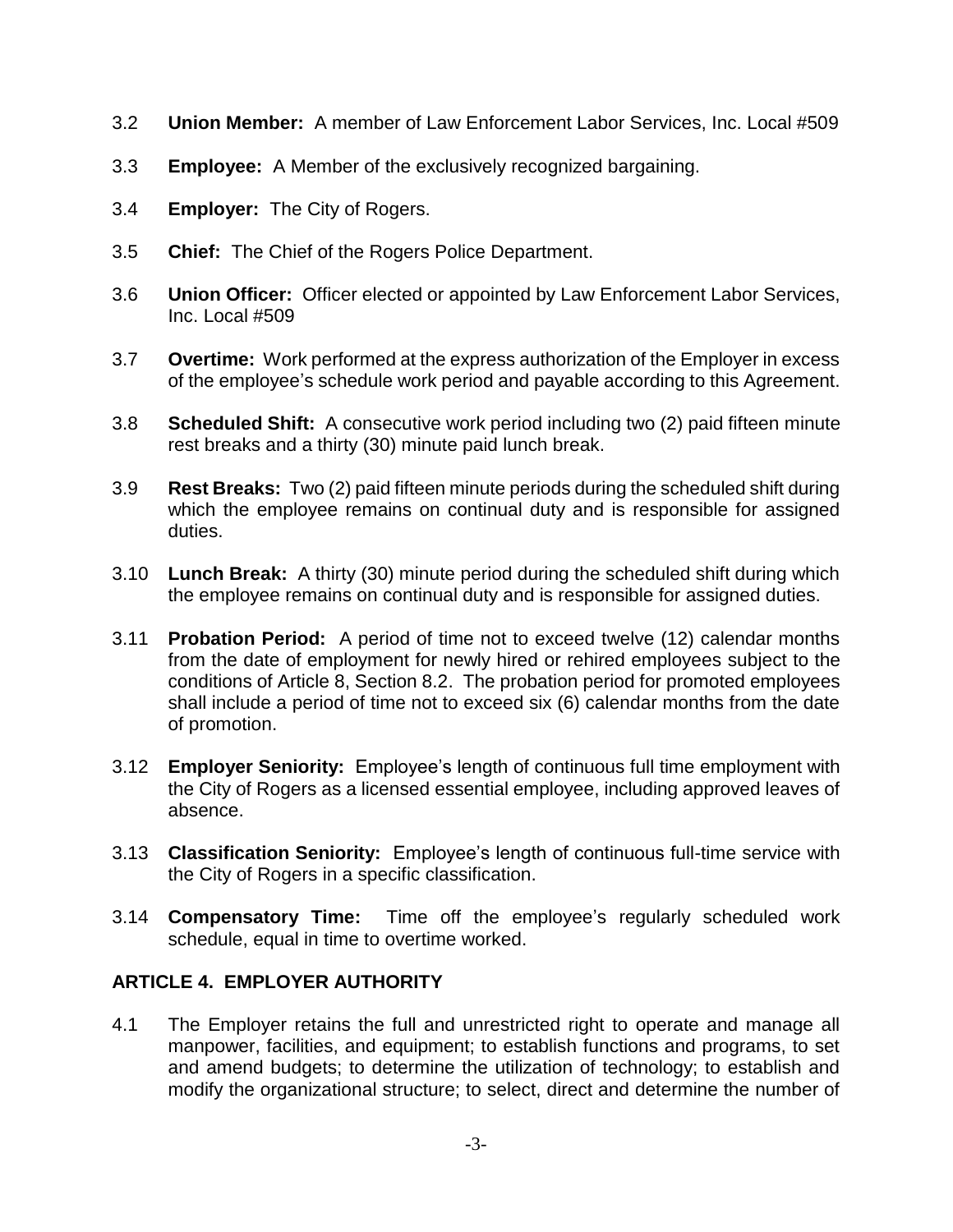personnel; to establish work schedules; and to perform any inherent managerial function not specifically limited by this Agreement.

4.2 Any term and condition of employment not specifically established or modified by this Agreement shall remain solely within the discretion of the Employer to modify, establish or eliminate. Any benefit previously conferred by city policy or ordinance is no longer in force and effect and this Agreement expresses all the benefits, terms and conditions of employment, subject only to rights and duties imposed by Minnesota statutes and the Minnesota and United States Constitutions.

#### **ARTICLE 5. UNION SECURITY**

- 5.1 The Employer shall deduct from the wages of employees who authorize such a deduction in writing, an amount necessary to cover monthly Union dues, or a "fair share" deduction, as provided in Minnesota State Statute Section 179.65, Subd 2, if the employee elects not to become a member of the Union. Such monies shall be remitted as directed by the Union.
- 5.2 The Union may designate employees from the bargaining unit to act as a steward and an alternative and shall inform the Employer in writing of such choice and changes in the position of steward and/or alternative.
- 5.3 The Employer shall make space available on the employee bulletin board for the posting of Union notice(s) and announcements.
- 5.4 The Union agrees to indemnify and hold the Employer harmless against any and all claims, suits, orders, or judgments brought or issued against the City as a result of any action taken or not taken by the Employer under the provisions of this Article.

#### **ARTICLE 6. EMPLOYEE RIGHTS – GRIEVANCE PROCEDURE**

- 6.1 Definition of a Grievance. A grievance is defined as a dispute or disagreement as to the interpretation or application of the specific terms and conditions of this Agreement.
- 6.2 Union Representative. The Employer will recognize Representatives designated by the Union as the grievance representatives of the bargaining unit, having the duties and responsibilities established by the Article. The Union shall notify the Employer, in writing, of the names of such Union Representatives and of their successors when so designated as provided by Section 5.2 of this Agreement.
- 6.3 Processing of a Grievance. It is recognized and accepted by the Union and the Employer that the processing of grievances as hereinafter provided, are limited by the job duties and responsibilities of the employees and shall therefore be accomplished during normal working hours only when consistent with such employee duties and responsibilities. The aggrieved employee and a Union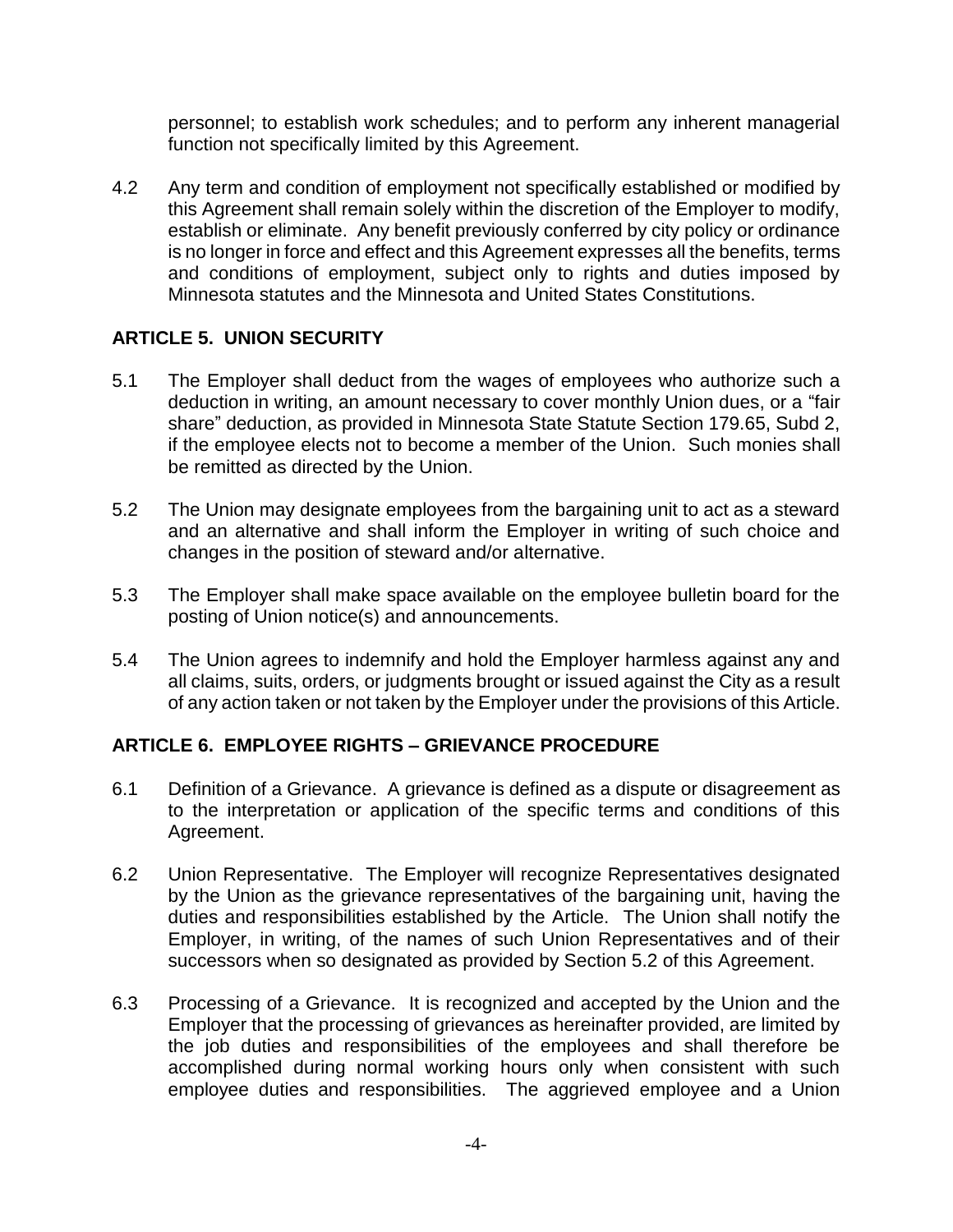Representative shall be allowed a reasonable amount of time without loss in pay when a grievance is investigated and presented to the Employer during normal working hours, provided that the Employer and the Union Representative have notified and received the approval of the designated supervisor who has determined that such absence is reasonable and would not be detrimental to the work programs of the Employer.

6.4 Procedure. Grievances, as defined in Section 6.1, shall all be resolved in conformance with the following procedure:

**Step 1.** An Employee claiming a violation concerning the interpretation or application of this Agreement, shall, within twenty-one (21) calendar days after such alleged violation has occurred, present such grievance to the Chief of Police or Employer-designated Step 1 representative. The Chief of Police or Employerdesignated Step 1 representative will discuss and give an answer to such Step 1 grievance within ten (10) calendar days after receipt. A grievance not resolved in Step 1 and appealed to Step 2 shall be placed in writing, setting forth the nature of the grievance, the facts on which it is based, the provision or provisions of the Agreement allegedly violated, the remedy requested, and shall be appealed to Step 2 within ten (10) calendar days after the Employee-designated representative's final answer in Step 1. Any grievance not appealed to writing to Step 2 by the Union within ten (10) calendar days shall be considered waived.

**Step 2.** If appealed, the written grievance shall be presented by the Union and discussed with the Assistant City Administrator or Employer-designated Step 2 representative. The Assistant City Administrator or Employer-designated representative shall give the Union the Employer's Step 2 answer in writing within ten (10) calendar days after receipt of such Step 2 grievance. A grievance not resolved in Step 2 may be appealed to Step 3 within ten (10) calendar days following the Assistant City Administrator or Employer-designated representative's final Step 2 answer. Any grievance not appealed in writing to Step 3 by the Union within ten (10) calendar days shall be considered waived.

**Step 3.** If appealed, the written grievance shall be presented by the Union and discussed with the City Administrator or Employer-designated Step 3 representative. The City Administrator or Employer-designated representative shall give the Union the Employer's answer in writing within ten (10) calendar days after receipt of such Step 3 grievance. A grievance not resolved in Step 3 may be appealed to Step 4 within ten (10) calendar days following the City Administrator's or Employer-designated representative's final answer in Step 3. Any grievance not appealed in writing to Step 4 by the Union within ten (10) calendar days shall be considered waived.

**Step 3-A.** If the grievance is not resolved at Step 3 of the grievance procedure, the parties, by mutual agreement, may submit the matter to mediation with the Bureau of Mediation Services. A grievance not resolved in Step 3A may be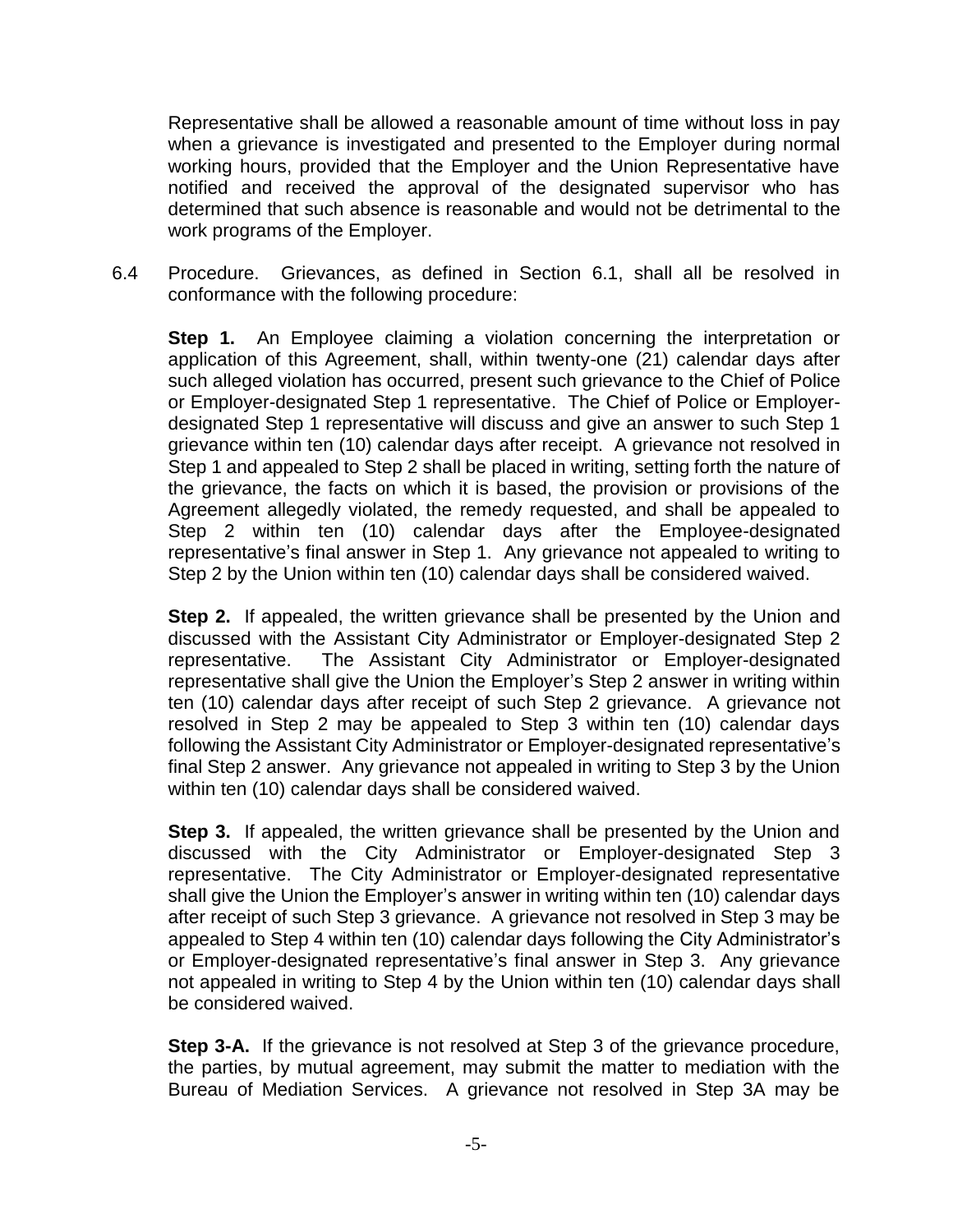appealed to Step 4 within 10 calendar days following the date of mediation. Any grievance not appealed in writing to Step 4 by the Union within 10 calendar days shall be considered waived.

**Step 4.** A grievance unresolved in Step 3 and appealed in Step 4 by the Union shall be submitted to arbitration subject to the provisions of the Public Employment Labor Relations Act of 1971, as amended. However, a grievance arbitration for written disciplinary action, discharge or termination shall include the arbitrator selection procedures established in Minnesota Statute 626.892.

The selection of an arbitrator shall be made in accordance with the rules established by the Minnesota Bureau of Mediation Services.

- 6.5 Arbitrator's Authority
	- A. The arbitrator shall have no right to amend, modify, nullify, ignore, add to, or subtract from the terms and conditions of this Agreement. The arbitrator shall consider and decide only the *specific issue(s)* submitted in writing by the Employer and the Union, and shall have no authority to make a decision or any other issue not so submitted.
	- B. The arbitrator shall be without power to make decisions contrary to, or inconsistent with, or modifying or varying in any way the application of laws, rules, or regulations having the force and effect of law. The arbitrator's decision shall be submitted in writing within thirty (30) days following the close of the hearing or the submission of briefs by the parties, whichever be later, unless the parties agree to an extension. The decision shall be binding on both the Employer and the Union and shall be based solely on the arbitrator's interpretation or application of the express terms of this Agreement and to the facts of the grievance presented.
	- C. The fees and expenses for the arbitrator's services and proceedings shall be borne equally by the employer and the Union provided that each party shall be responsible for compensating its own representatives and witnesses. If either party desires a verbatim record of the proceedings, it may cause such a record to be made, providing it pays for the record. If both parties desire a verbatim record of the proceedings the cost shall be shared equally.
- 6.6 Waiver.

If a grievance is not presented within the time limits set forth above, it shall be considered waived. If a grievance is not appealed to the next step within the specified time limit or any agreed extension thereof, it shall be considered settled on the basis of the Employer's last answer. If the Employer does not answer a grievance or an appeal thereof within the specified time limits, the Union may elect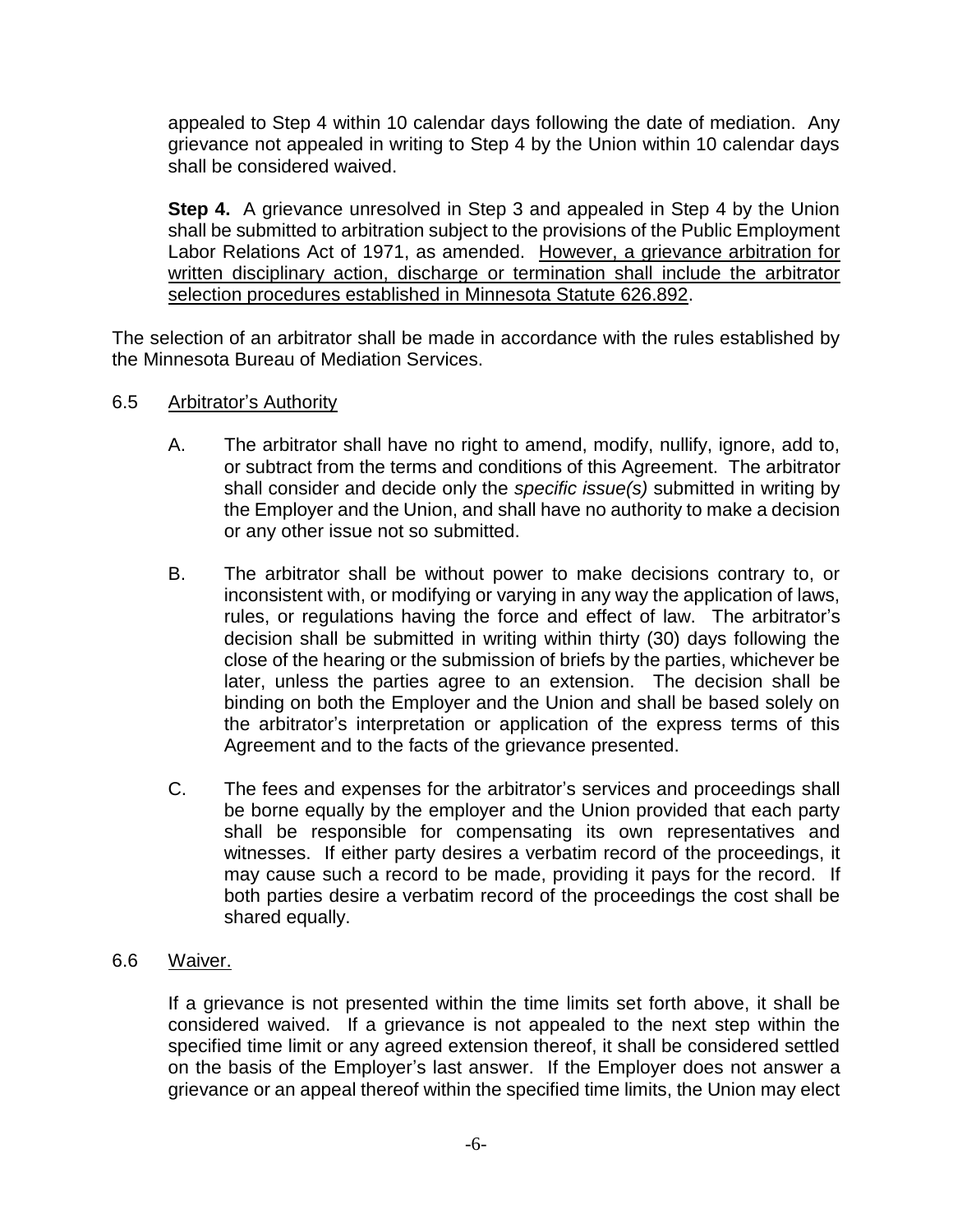to treat the grievance as denied at that step and immediately appeal the grievance to the next step. The time limit in each step may be extended by mutual agreement of the Employer and the Union.

6.7 If, as a result of the written Employer response in Step 3, the grievance remains unresolved and if the grievance involves the suspension, demotion, or discharge of an employee who has completed the required probationary period, the grievance may be appealed to either Step 4 of Article 6 or a procedure such as: Civil Service or Veterans Preference. If appealed to any procedure other than Step 4, the grievance is not subject to the arbitration procedure as provided in Step 4. The aggrieved employee shall indicate in writing which procedure is to be utilized, Step 4 or another appeal procedure, and shall sign a statement to the effect that the choice of any other hearing precludes the aggrieved employee from making a subsequent appeal through Step 4.

The election set forth above shall not apply to claims subject to the jurisdiction of the United States Equal Employment Opportunity Commission. An employee pursuing a remedy pursuant to a statute under the jurisdiction of the United States Equal Employment Opportunity Commission is not precluded from also pursuing an appeal under the grievance procedure of this Agreement. If a court of competent jurisdiction rules contrary to the ruling in EEOC v. Board of Governors of State Colleges and Universities, 957 F.2d 424 (7<sup>th</sup> Cir.), cert. denied, 506 U.S. 906, 113 S.Ct. 299 (1992), or if Board of Governors is judicially or legislatively overruled, this paragraph of this section shall be null and void.

### **ARTICLE 7. SAVINGS CLAUSE**

In the event any provision of this Agreement shall be held to be contrary to law by court of competent jurisdiction from whose final judgment or decree no appeal has been taken within the time provided, such provision shall be voided. All other provisions of this Agreement shall continue in full force and effect. The voided provision may be renegotiated at the request of either party.

#### **ARTICLE 8. SENIORITY**

- 8.1 Employer seniority shall be determined by the employee's length of continuous full-time employment with the City of Rogers as a licensed essential employee, including approved leaves of absence. Classification seniority shall be determined by the employee's length of continuous full-time service with the City of Rogers in a specific classification. Seniority rosters shall be maintained by the Employer, and will be posted by January  $1<sup>st</sup>$  of each year.
- 8.2 During the probationary period, a newly hired or rehired employee may be discharged at the sole discretion of the Employer. During the probationary period a promoted or reassigned employee may be replaced in the employee's previous position at the sole discretion of the Employer.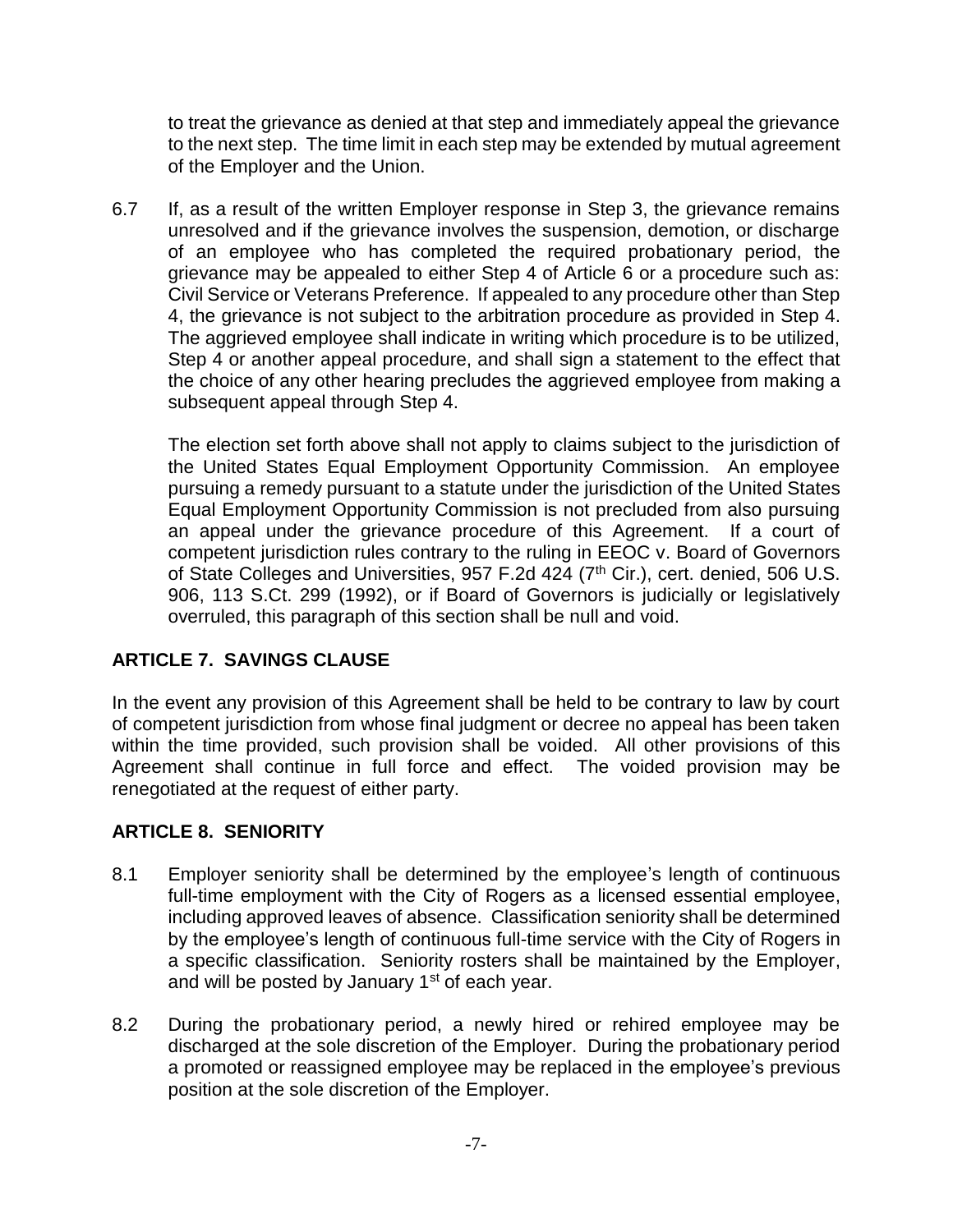- 8.3 A reduction in work force will be accomplished by classification on the inverse basis of Employer seniority. Employees shall be recalled on the basis of Employer seniority. An employee on layoff shall have an opportunity to return to work within one (1) year of the time of the employee's layoff before any new employee is hired for that vacated position.
- 8.4 Vacation periods shall be selected on the basis of Employer seniority until April 15th of each calendar year.

#### **ARTICLE 9. DISCIPLINE**

- 9.1 The Employer will discipline employees for just cause only. Discipline, which is not progressive, will be in one or more of the following forms:
	- A. Oral reprimand;
	- B. Written reprimand;
	- C. Suspension;
	- D. Demotion; or
	- E. Discharge.
- 9.2 Suspensions, demotions and discharges will be in written form.
- 9.3 Written reprimands, notices of suspension, notices of demotion and notices of discharge which are to become part of an employee's personnel file shall be read and acknowledged by signature of the employee. Employees and the Union will receive a copy of such reprimands and/or notices.
- 9.4 Employees may examine their own individual personnel files at reasonable times under the direct supervision of the Employer. The personnel file is defined by Minnesota Statutes Chapter 181.
- 9.5 Employees will not be questioned concerning an investigation of disciplinary action unless the employee has been given an opportunity to have a Union representative present at such questioning.
- 9.6 Grievances relating to this Article shall be initiated by the Union at Step 2 of the grievance procedure under Article 6 of this Agreement.

#### **ARTICLE 10. WORK SCHEDULES**

- 10.1 The normal work year for full-time employees is two thousand eighty (2,080) hours to be accounted for by each employee through:
	- A. Hours worked on assigned shifts;
	- B. Holidays;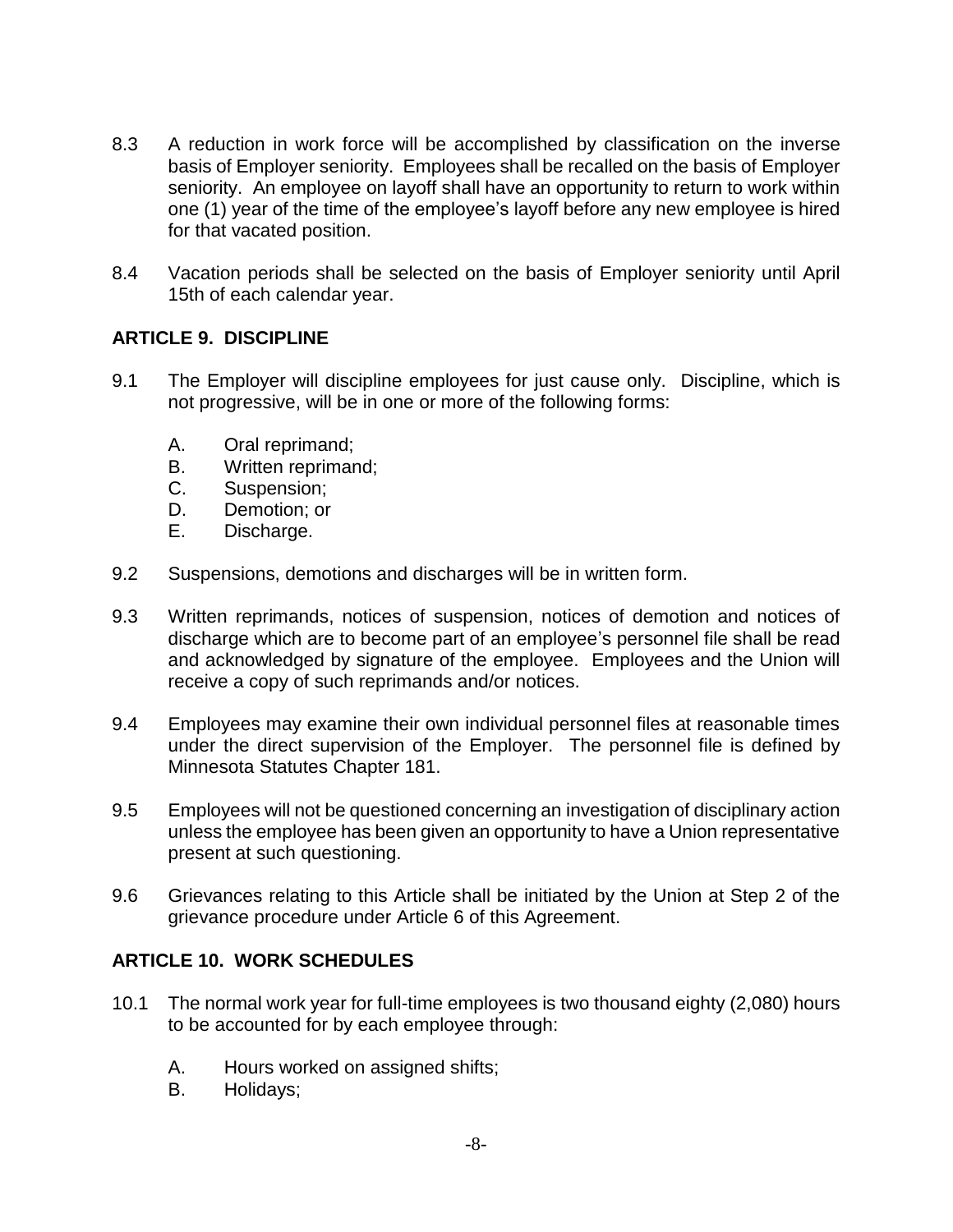- C. Assigned training;
- D. Authorized Leave Time.
- 10.2 Holidays and authorized leave time is to be calculated on the basis of the actual length of time of the assigned shifts.
- 10.3 Nothing contained in this or any other Article shall be interpreted to be a guarantee of a minimum or maximum number of hours the Employer may assign employees.
- 10.4 New positions and promotions shall be posted for two calendar weeks and all qualified personnel will be considered.

#### **ARTICLE 11. OVERTIME PAY**

- 11.1 Overtime will be compensated at one and one-half (1 1/2) times the employee's regular rate of pay for hours worked in excess of the employee's scheduled work period.
- 11.2 Overtime will be distributed as equally as practicable.
- 11.3 For the purpose of computing overtime compensation, overtime hours worked shall not be pyramided, compounded, or paid twice for the same hours worked.
- 11.4 Overtime will be calculated to the nearest fifteen (15) minutes.
- 11.5 Employees have the obligation to work overtime or call backs if requested by the Employer.
- 11.6 Compensatory time shall be taken either as compensatory time or in cash and no more than 100 hours may be accrued, and will be paid down to 80 hours at the last pay period of the calendar year, as per Article 30 of this contract.
- 11.7 Employees have the option to convert compensatory time to overtime pay three times a year on the first pay period in April, August, and December.
- 11.8 Any shift change requires a five (5) day notice, excluding emergencies. If under five (5) days, overtime will be paid for all shift changes.

#### **ARTICLE 12. COURT TIME**

An employee who is required to appear in court during the employee's scheduled off-duty time shall receive a minimum of four (4) hours pay at one and one-half (1-1/2) times the employee's base rate of pay. An extension or early report to a regularly scheduled shift for duty does not qualify the employee for the four (4) hour minimum.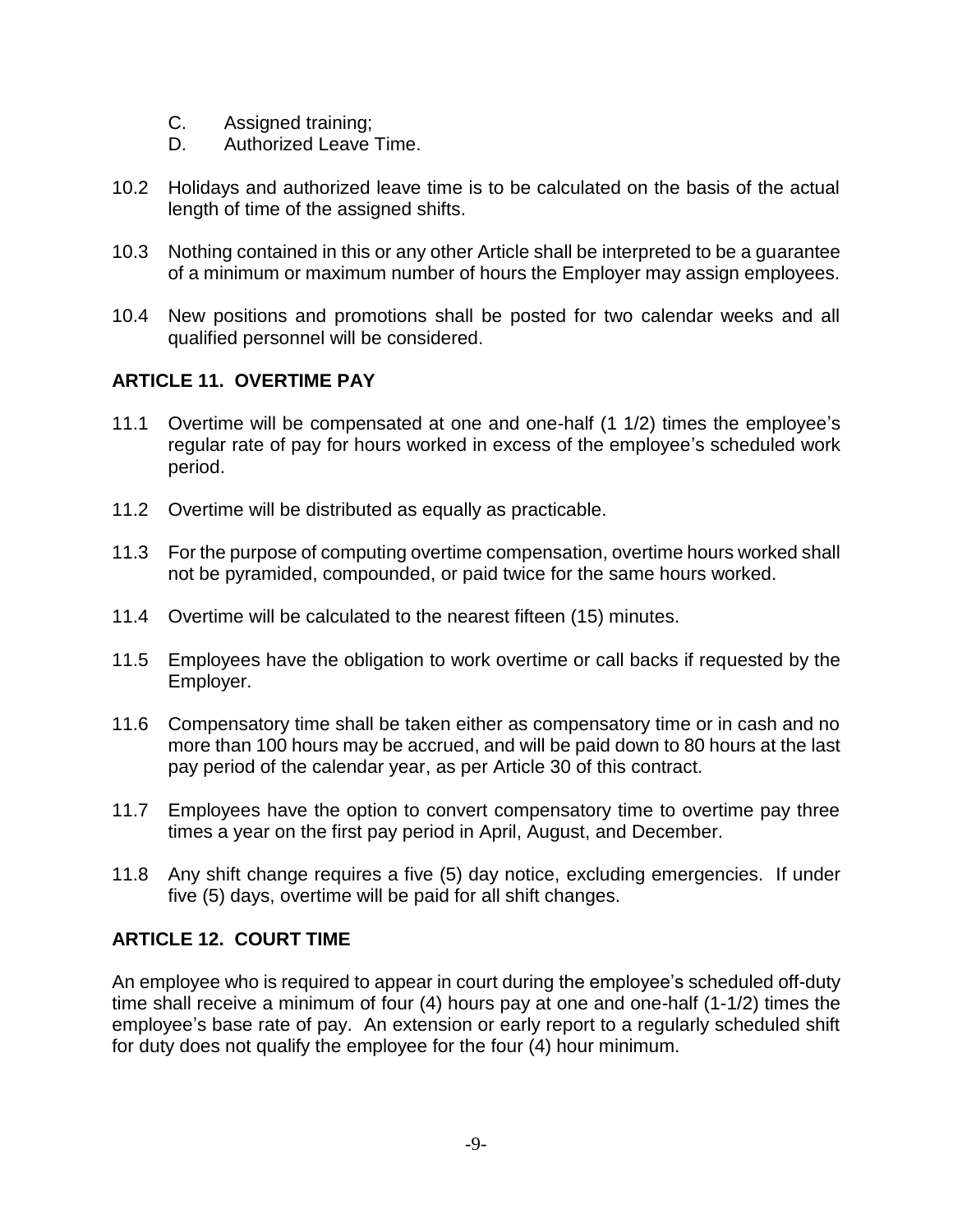#### **ARTICLE 13. STANDBY PAY**

Any employee placed on standby by the Employer on their regularly scheduled day off shall receive a one hour's compensation for each hour of standby time at the rate of one and a half (1/2) times the employee's base rate of pay.

#### **ARTICLE 14. CALL BACK**

An eligible employee who is called back during the employee's scheduled off-duty time shall receive a minimum of two (2) hours pay at one and one-half (1-1/2) times the employee's base rate of pay. An extension or early report to a regularly scheduled shift for duty does not qualify the employee for the two (2) hour minimum.

#### **ARTICLE 15. HOLIDAYS**

15.1 Employer grants to each employee twelve (12) eight (8) hour paid holidays per year at their base pay rate. Paid holidays are as follows:

| New Year's Day         | Labor Day                 |
|------------------------|---------------------------|
| Martin Luther King Day | <b>Thanksgiving Day</b>   |
| President's Day        | Friday after Thanksgiving |
| <b>Memorial Day</b>    | Christmas Day             |
| Independence Day       | <b>Christmas Eve Day</b>  |
| Veteran's Day          | New Year's Eve Day        |

15.2 Any employee required to work on any holiday in 15.1 above, shall receive, in addition to regular pay, four (4) hours paid in cash at an overtime rate and eight (8) hours placed into the employee's compensation time bank. The shift must start on the holiday designated above, in order to receive holiday pay.

#### **ARTICLE 16. VACATIONS**

16.1 The following vacation schedule is based on the date of employment with the City of Rogers.

| <b>YEARS OF</b><br><b>EMPLOYMENT</b> | <b>ANNUAL VACATION</b><br><b>ACCRUAL</b> |  |  |  |
|--------------------------------------|------------------------------------------|--|--|--|
| $0 - 5$ years                        | 80 hours                                 |  |  |  |
| $6 - 10$ years                       | 120 hours                                |  |  |  |
| $11 - 15$ years                      | 160 hours                                |  |  |  |
| 15+ years                            | 200 hours                                |  |  |  |

Earned vacation time can be carried over into a new year if it is no more than twice what the employee earned that year. If more is accumulated, it must be taken before the last payroll prior to the employee's anniversary date or it will be lost.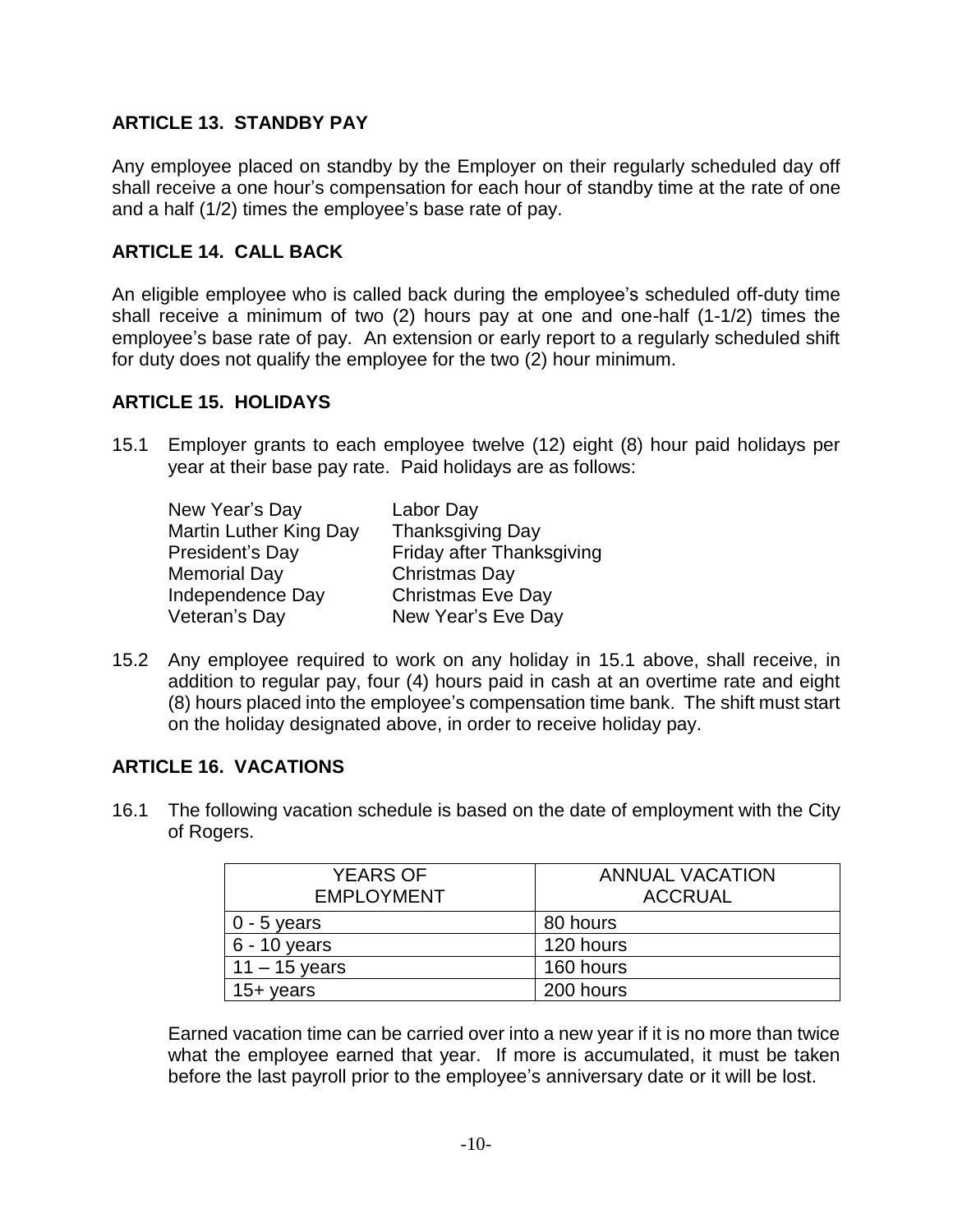- 16.2 Vacation periods shall be selected on the basis of Employer seniority until April 15<sup>th</sup> of each calendar year.
- 16.3 Vacation will be calculated on the basis of actual length of time of the assigned shift. Employees using accrued vacation, sick leave or compensatory time will be considered working for the purpose of accumulating additional leave.
- 16.4 Employees voluntarily leaving the service of the Employer after giving the Employer proper notice of termination of employment will be compensated for vacation leave accrued and unused.
- 16.5 The estate of an employee who dies while employed by the Employer will be compensated for vacation leave accrued and unused.

#### **ARTICLE 17. LEAVE OF ABSENCE**

17.1 **Extended Illness:** The City Council may grant an employee a leave of absence without pay for illness of an extended nature or birth or adoption of a child. The length of the leave could be granted for a maximum of one year at the discretion of the City Council. This shall be in addition to the rights granted under the Family Medical Leave Act.

#### **ARTICLE 18. SICK LEAVE**

- 18.1 The Employer grants to each employee paid sick leave at the rate of eight (8) hours per month of employment or a major fraction thereof.
- 18.2 Permanent full-time employees earn 96 hours of paid sick leave each year and can accrue up to a maximum of 800 hours. Once an employee accrues 800 hours of sick leave, additional sick leave earned is allocated one-half to vacation and one-half to sick leave for the current year. If an employee has accrued more than 800 hours, if sick leave is not used, at the end of the calendar year, the employee will be paid at his regular rate for all hours above 800 and the employee's accrual returns to 800 hours. If sick leave is used, the 8 hours per month accrues until the maximum of 800 hours is reached.
- 18.3 Sick leave may be used only for an actual illness, legal quarantine, personal disability or death in the employee's immediate family or to receive dental or medical care. According to Minnesota Statutes, a parent may use personal sick leave time to care for a sick or injured family member, as the term is defined herein.
- 18.4 The Chief shall require a physician's certificate of illness causing more than 3 consecutive days of sick leave and has the right to have the employee see a physician of the city's choice.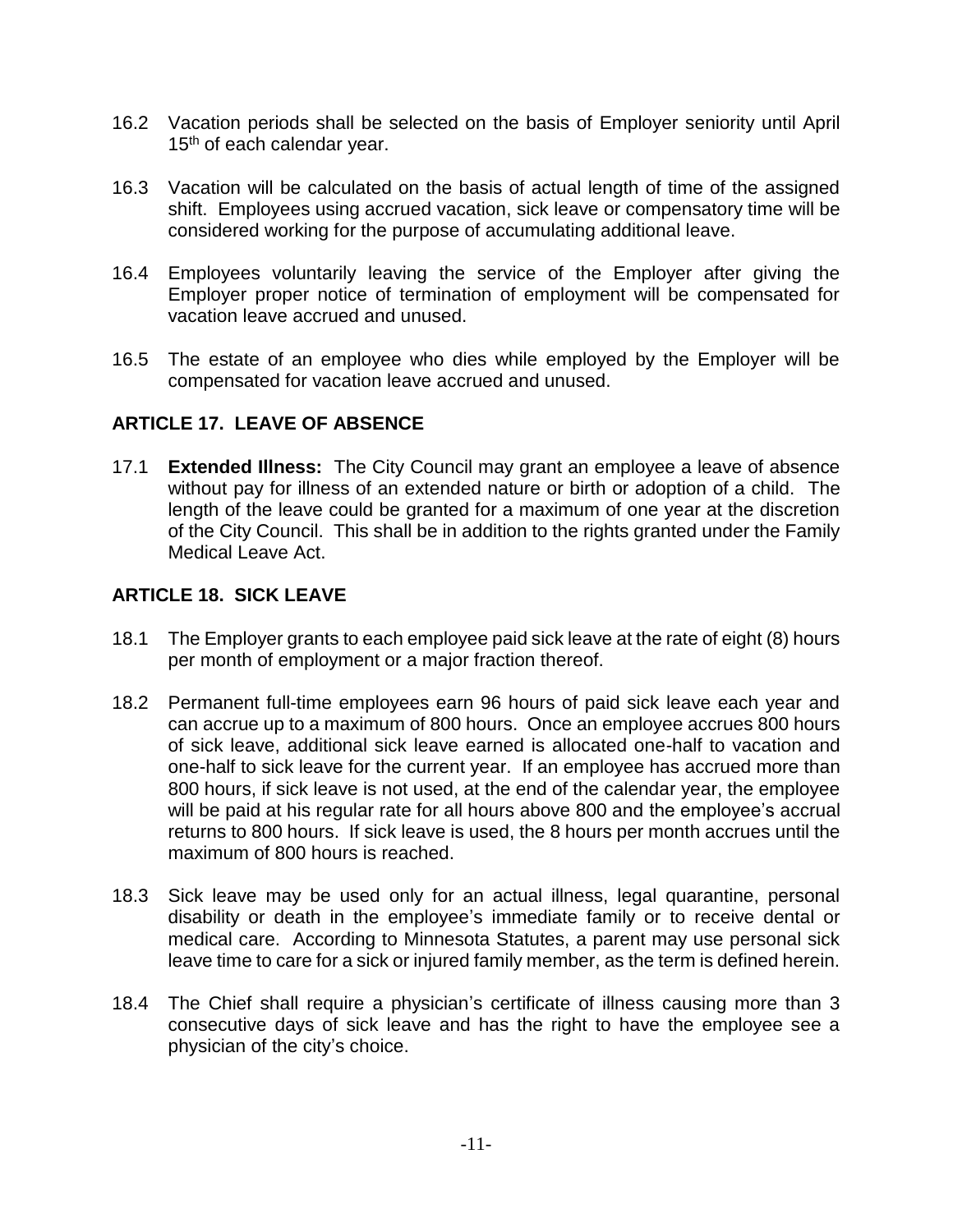#### **ARTICLE 19. INJURY ON DUTY**

Any employee injured on duty shall receive up to ninety days pay without loss to any accrued sick leave or vacation leave, provided as follows:

- A. The employee reports the injury as soon as possible to the Chief or the Chief's designee.
- B. The injury is of a nature which is covered by Worker's Compensation.
- C. If requested and paid for by the Employer, the employee shall submit to an examination by a competent medical examiner of the City's choosing.
- D. The employee shall report the amount of Worker's Compensation to the Employer. The Employer shall pay the employee the difference between the Worker's Compensation and the employee's regular salary.

#### **ARTICLE 20. FUNERAL LEAVE**

- 20.1 Employees shall be granted three (3) unpaid days funeral leave for the death of an immediate family member. A one (1) day leave may be taken for funerals other than the employee's immediate family, with prior approval from the Chief of Police. An employee may use sick leave, vacation leave, or accrued compensatory time for funeral leave.
- 20.2 "Immediate family" is defined as mother, father, siblings, spouse, children, stepparents, step-children, foster children, significant other, grandparents, grandchildren, legal dependents, and spouse's mother, father, siblings, children, grandparents and grandchildren.
- 20.3 Employees on an unpaid leave under this section, as approved by the Chief of Police, will accrue benefits including, but not limited to, holidays, vacation leave, sick leave and insurance.

#### **ARTICLE 21. JURY DUTY**

An employee required to serve on jury duty shall be granted an amount of compensation which will equal the difference between the employee's regular base pay rate and the compensation paid for jury duty.

#### **ARTICLE 22. UNIFORM ALLOWANCE**

22.1 Each officer and sergeant shall receive an annual uniform allowance, and will be paid as follows: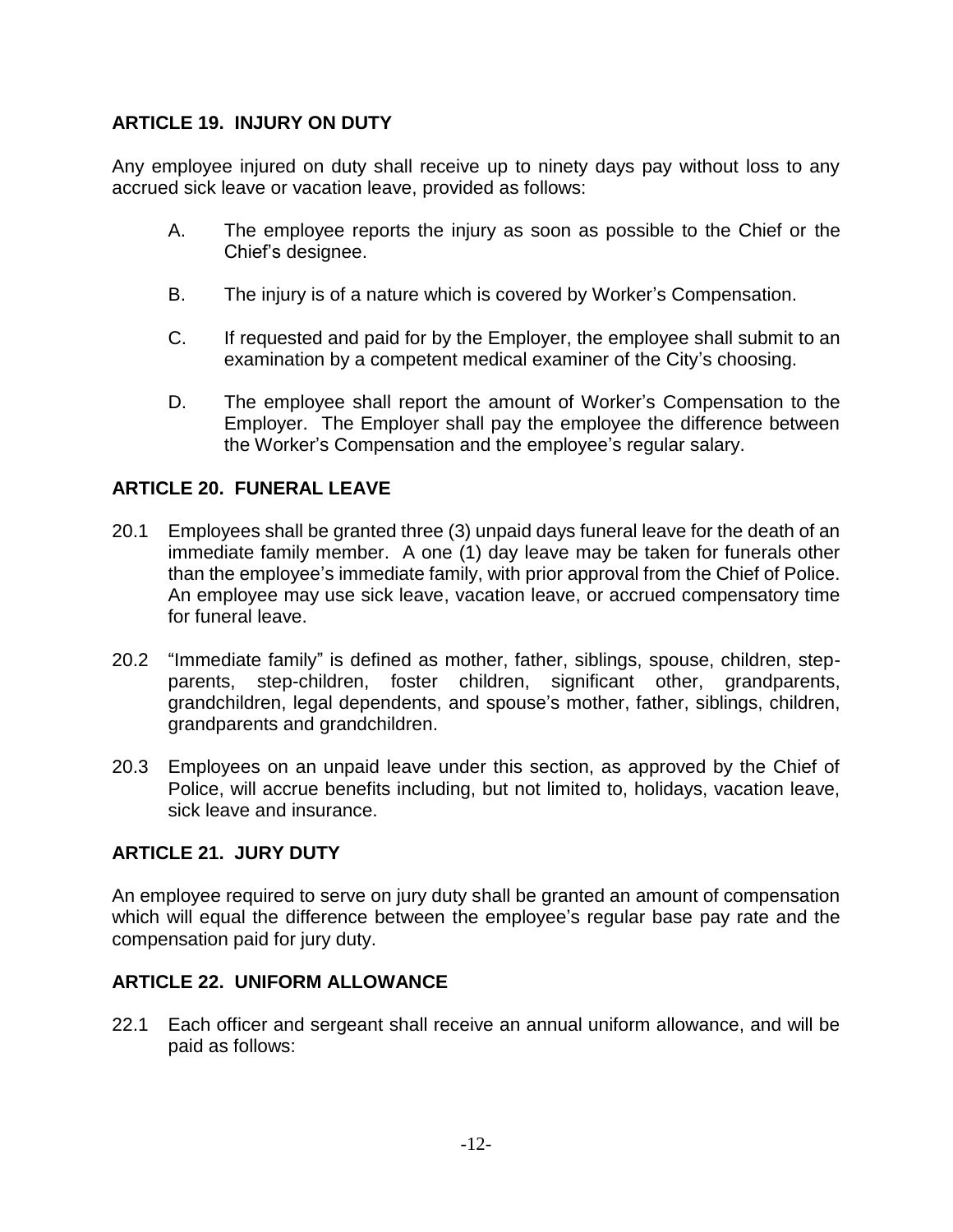| January 1, 2022 | \$960.00 |
|-----------------|----------|
| January 1, 2023 | \$960.00 |
| January 1, 2024 | \$960.00 |

Provided, however, that a newly hired officer, who has received an initial issue of two summer and two winter uniforms shall not receive an allowance until the employee's first anniversary of employment. Provided further, that the Chief of Police shall retain authority to determine when officers shall purchase uniforms and equipment, consistent with the Department's General Orders. The Employer shall purchase and, at the time of expiration, replace bullet resistant vests at no charge to the officer.

22.2 The Employer agrees to replace all clothing, equipment, and/or personal property damaged or destroyed in the line of duty at no cost to the employee.

#### **ARTICLE 23. HEALTH, LIFE, AND DENTAL INSURANCE**

- 23.1 For the years 2022 2024, the officers will be offered the same health insurance benefits that non-bargaining unit employees receive.
- 23.2 The City covers each employee at \$20,000 for life insurance. If you wish to buy supplemental life insurance, you may do so as an *after-tax* payroll deduction. Please contact the Clerk's Office for eligibility information and enrollment forms.
- 23.3 Group dental insurance is available as a pre-tax payroll deduction. Informational brochures and enrollment forms are available from the Clerk's office.

#### **ARTICLE 24. SALARY SCHEDULE** (See Attached Wage Schedule)

24.1

Effective the first full pay period following January 1, 2022, employees will receive a \$0.85 per hour market adjustment to Step 5 and a general wage increase of three and one-half percent (3.5%).

Effective the first full pay period following January 1, 2023, employees will receive a one and one-half percent (1.5%) market adjustment and a general wage increase of three and one-half percent (3.5%).

Effective the first full pay period following January 1, 2024, employees will receive a two percent (2.0%) market adjustment and a general wage increase of three and one-half percent (3.5%).

See appendix 1.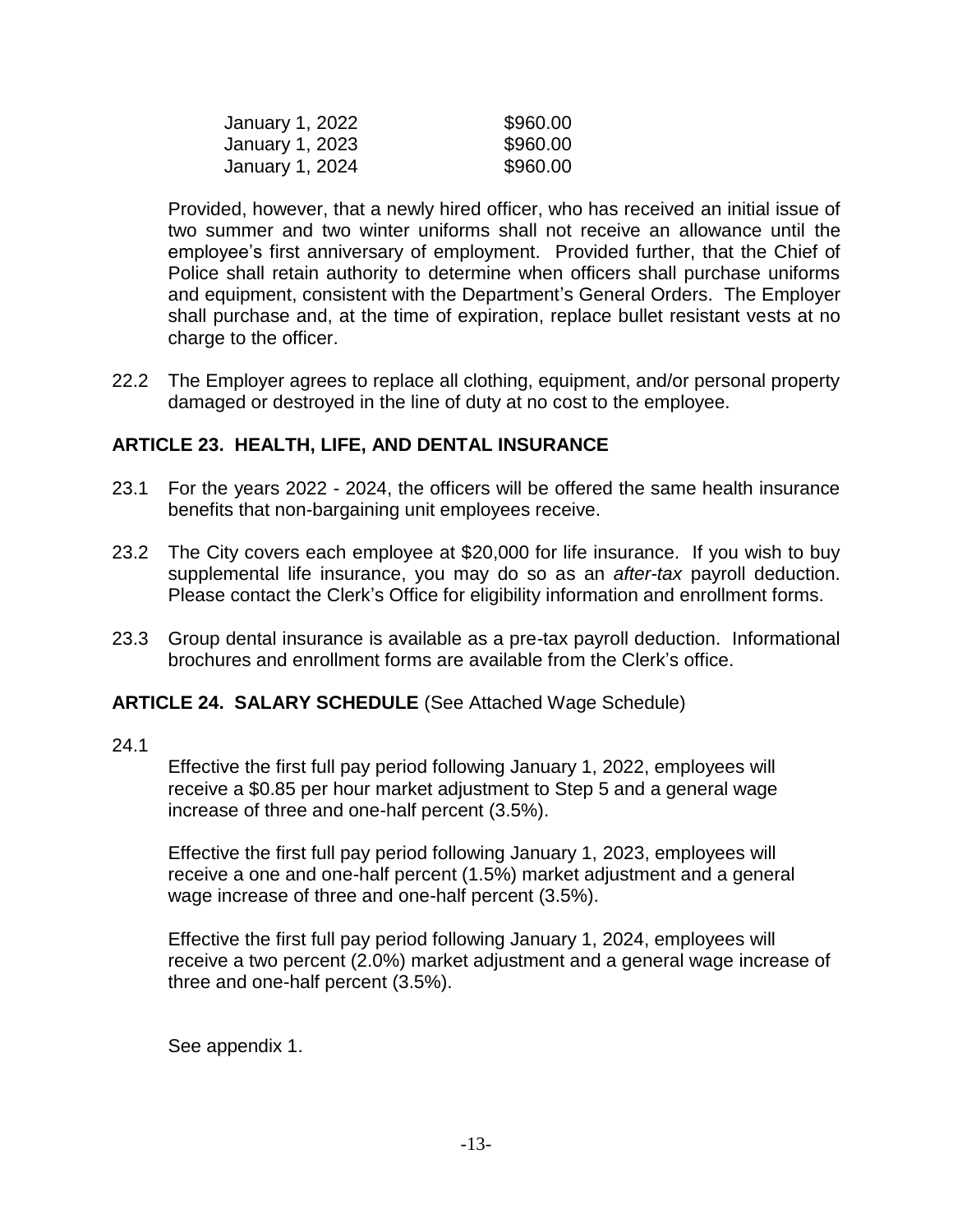24.2 Longevity will be paid to the officers on the following schedule effective the first full pay period following January 1, 2022: After the completion of 8 years of service \$1.15 per hour After the completion of 13 years of service \$1.73 per hour After the completion of 18 years of service \$2.30 per hour

Effective the first full pay period following January 1, 2023, longevity will be paid to the officers on the following schedule: After the completion of 6 years of service \$1.21 per hour After the completion of 13 years of service \$1.82 per hour After the completion of 18 years of service \$2.42 per hour

#### **ARTICLE 25. P.O.S.T. TRAINING/PEACE OFFICER LICENSE**

- 25.1 The Employer will provide for the minimum required hours of approved P.O.S.T. training for licensure.
- 25.2 The Employer will pay the cost of the employee's Peace Officer License.

#### **ARTICLE 26. WAIVER**

- 26.1 All prior agreements, resolutions, practices, policies, rules and regulations, except the Department's general orders, regarding terms and conditions of employment, to the extent inconsistent with the provisions of this Agreement, are hereby superseded.
- 26.2 The parties mutually acknowledge that during the negotiations which resulted in this Agreement, each had the unlimited right and opportunity to make demands and proposals with respect to any terms and conditions of employment not removed by law from bargaining. All agreements and understandings arrived at by the parties are set forth in writing in this Agreement for the stipulated duration of this Agreement. The Employer and the Union each voluntarily and unqualifiedly waive the right to meet and negotiate regarding any and all terms and conditions of employment referred to or covered in this Agreement or with respect to any term or condition of employment not specifically referred to or covered by this Agreement, even though such terms or conditions may not have been within the knowledge or contemplation of either or both parties at the time this Agreement was negotiated or executed.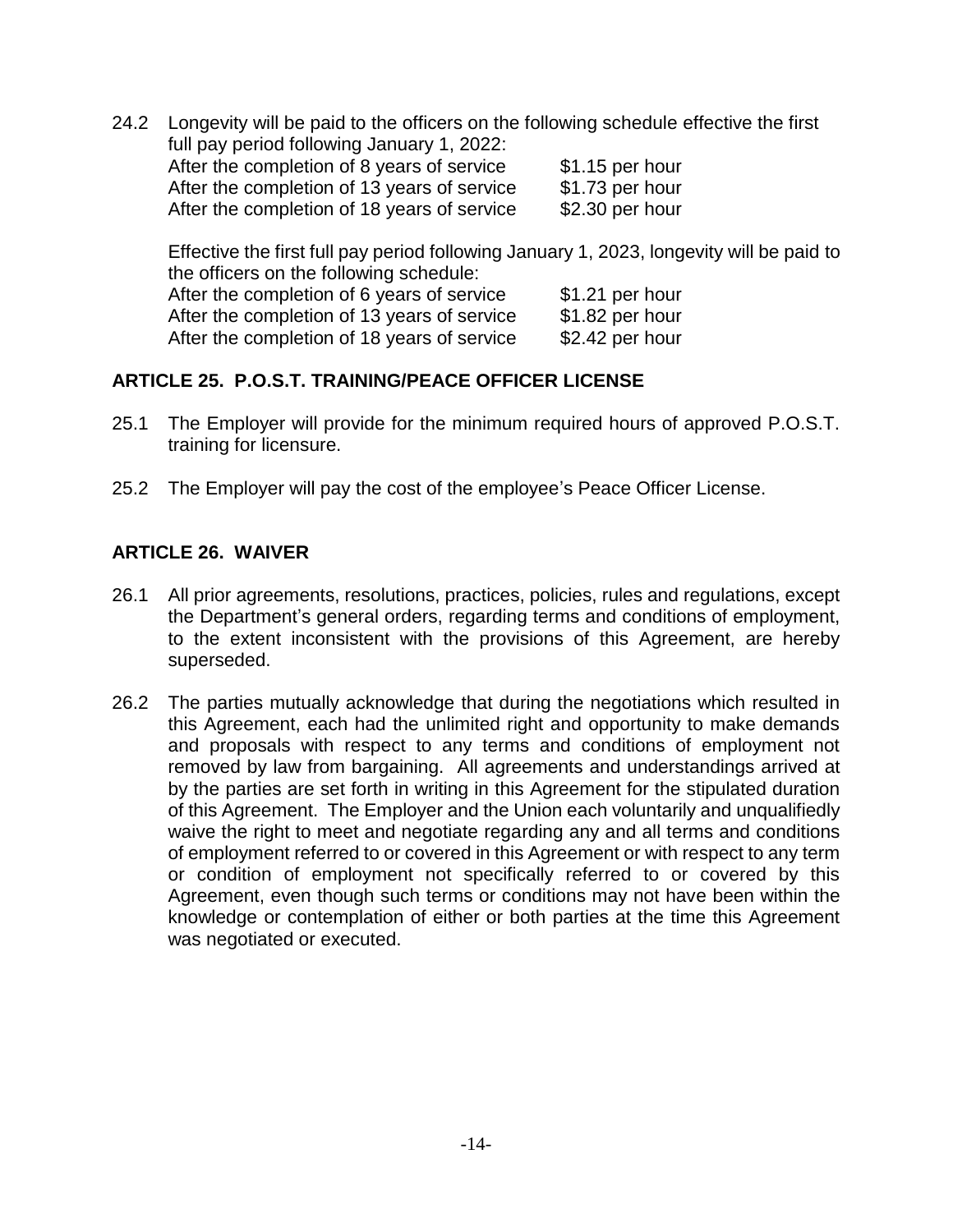#### **ARTICLE 27. FINAL PAY PROCEDURES**

27.1 To terminate employment with the City in good standing, employees are required to submit a letter of resignation to the Chief two weeks before they leave. Employees who terminate in good standing will receive all accrued severance benefits up to their termination date subject to the following:

Regular employees who leave before completing five (5) years of service can receive their accrued vacation time in pay or in time off before their termination date, at the discretion of the City Administrator. Employees who leave the City after five (5) years of continuous service can be paid for  $\frac{1}{2}$  of their unused sick leave in addition to any accrued vacation time. Employees who leave after 10 years of continuous service will additionally receive one day's pay for each full year of service to the City. An employee's beneficiary will receive these benefits if the employee dies during employee's employment.

#### **ARTICLE 28. ADDITIONAL PAYROLL BENEFITS**

28.1 Long-term Disability Insurance will be made available to employees as a payroll deduction.

#### **ARTICLE 29. POST EMPLOYMENT HEALTH CARE SAVINGS PLAN**

- 29.1 Employer agrees to allow employees to participate in a Post Employment Health Care Savings Plan through the Minnesota State Retirement System. That participation will be done through the employee's elected percentage of their base wage. The elected percentage amount shall be allowed only once per two years. As of first payroll in August 2010 the employee's will contribute two percent (2%) of their base wage. All severance pay per Articles 11.6 and 16.4 are paid to MSRS Post Employment Health Care Savings Plan.
- 29.2 All comp time in excess of 80 hours, accumulated prior to any wage rate increase, as of December 31<sup>st</sup> of each year, or at the time of termination, will be applied to the MSRS Post Employment Health Care Savings Plan.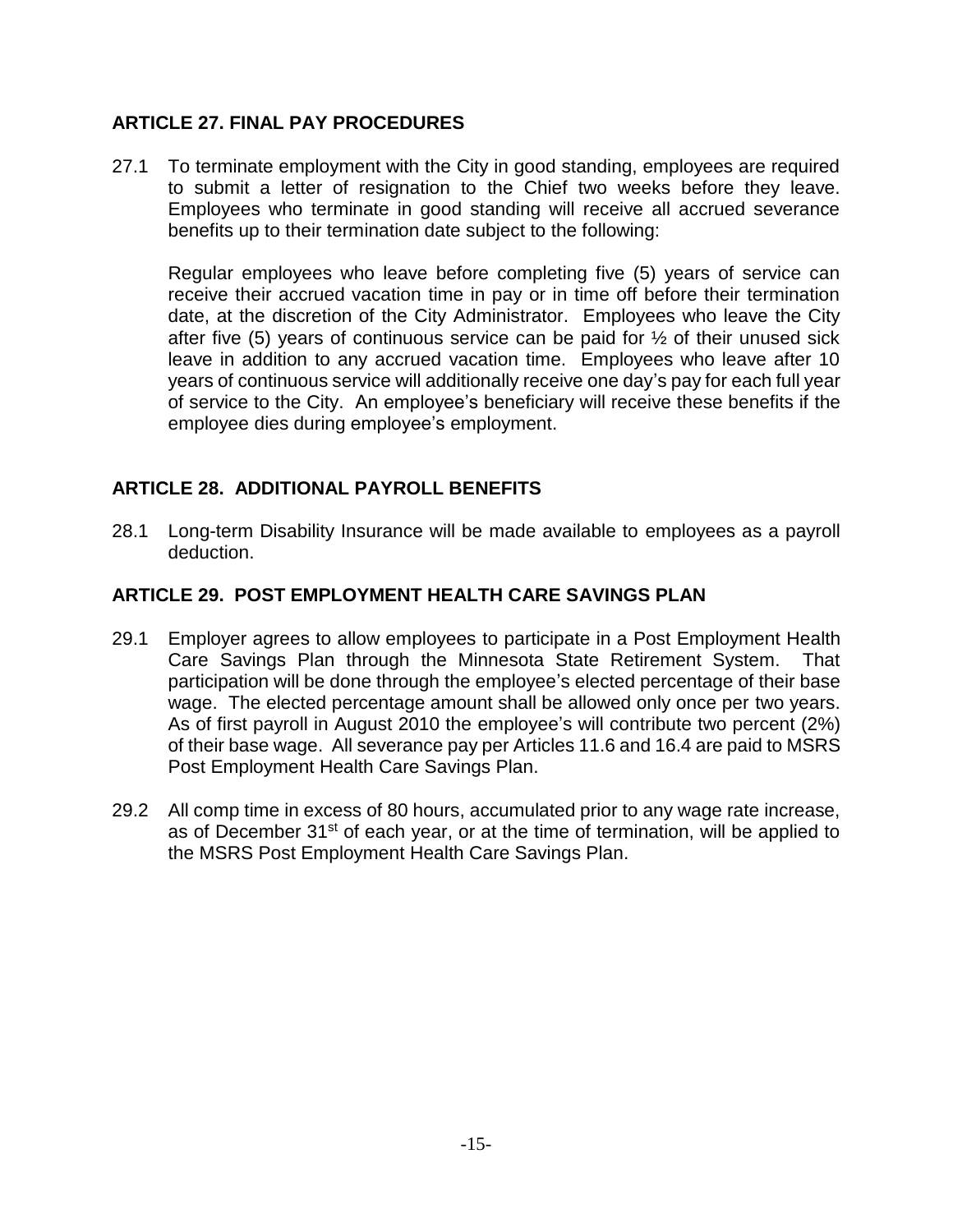#### **ARTICLE 30. DURATION**

This Agreement shall become effective the 1<sup>st</sup> day of January 2022 and remain in force and effect through the 31st of December 2024.

IT WITNESS WHEREOF, the parties have executed this Agreement on this *,?-it:,* day of **-ftJ2 ri** ( , 2022 .

Mayor  $R_{\text{layer}}$ 

Admin/City Clerk

CITY OF ROGERS LAW ENFORCEMENT LABOR SERVICES, INC. LOCAL #509

Union Steward

Date: 4.26.2022 Date: 4/18/2022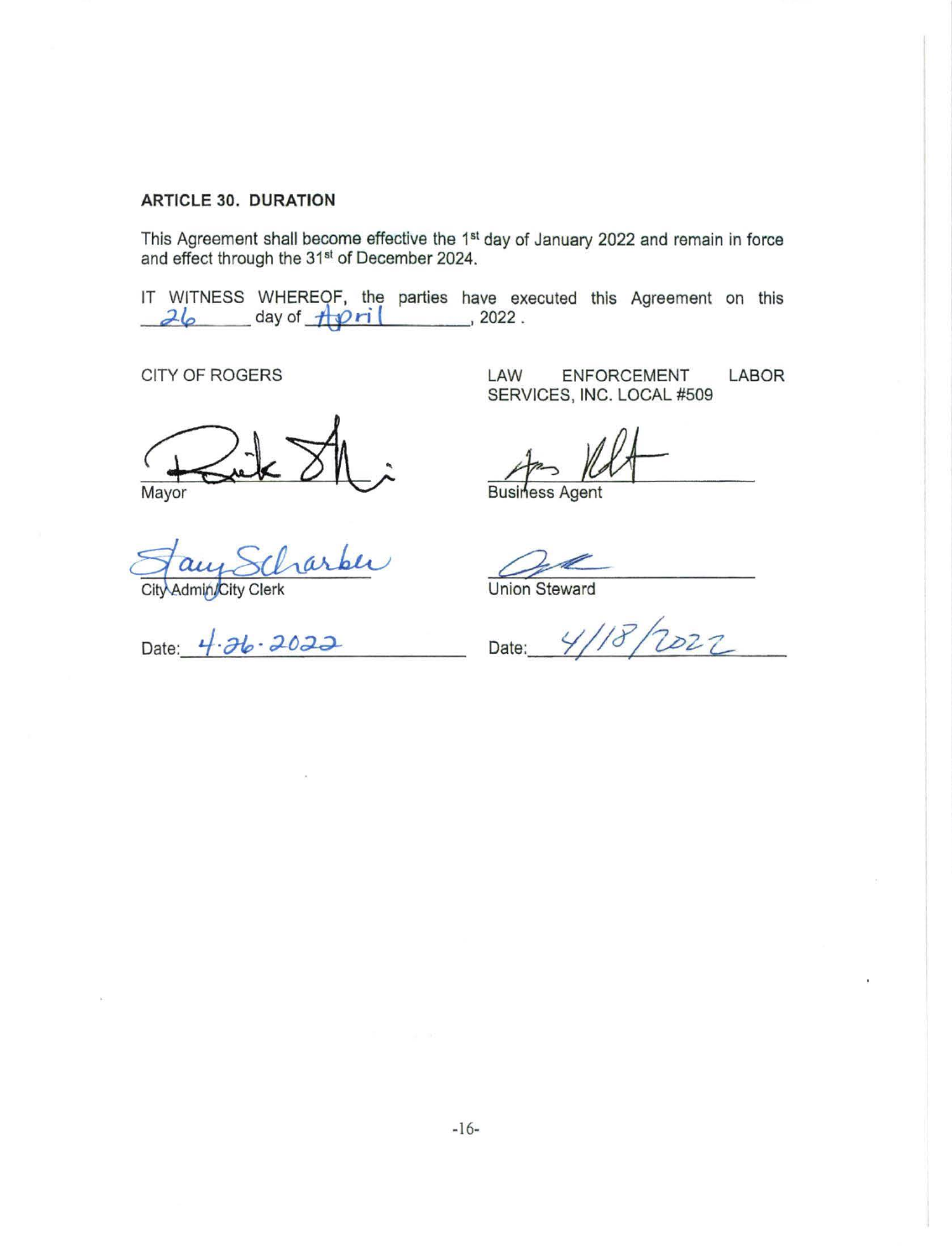|                  | start   | 6 mo.   | 1 year  | 2 year  | 3 year  | 4 year  | 5 year  |
|------------------|---------|---------|---------|---------|---------|---------|---------|
| 2022             | \$30.70 | \$31.83 | \$32.82 | \$34.34 | \$36.08 | \$37.20 | \$40.84 |
| <b>Detective</b> |         |         |         |         |         |         | \$42.68 |
|                  |         |         |         |         |         |         |         |
| 2023             | \$32.25 | \$33.43 | \$34.48 | \$36.08 | \$37.90 | \$39.08 | \$42.90 |
| <b>Detective</b> |         |         |         |         |         |         | \$44.83 |
|                  |         |         |         |         |         |         |         |
| 2024             | \$34.05 | \$35.30 | \$36.40 | \$38.09 | \$40.01 | \$41.25 | \$45.29 |
| <b>Detective</b> |         |         |         |         |         |         | \$47.33 |

## **ROGERS POLICE OFFICERS**

**\$.85 Market Rate adjustment on year 1 (top step) and 3.5% COLA 1.5% Market on year 2 (all steps)**

**2.0% Market on year 3 (all steps)**

**3.5% COLA on years 2 and 3**

FTO Officers assigned to field training shall receive an additional one (1) hour straight pay for each shift of authorized field training.

Canine Officers will be paid seven (7) hours of regular pay per pay period, in addition to their regular hours worked, for the care of the dog.

A Police Officer assigned to the Drug Task Force, Detective or assigned as School Resource Officer shall be paid additional compensation the equivalent of 4.5% above the top patrol rate during work hours in the assignment.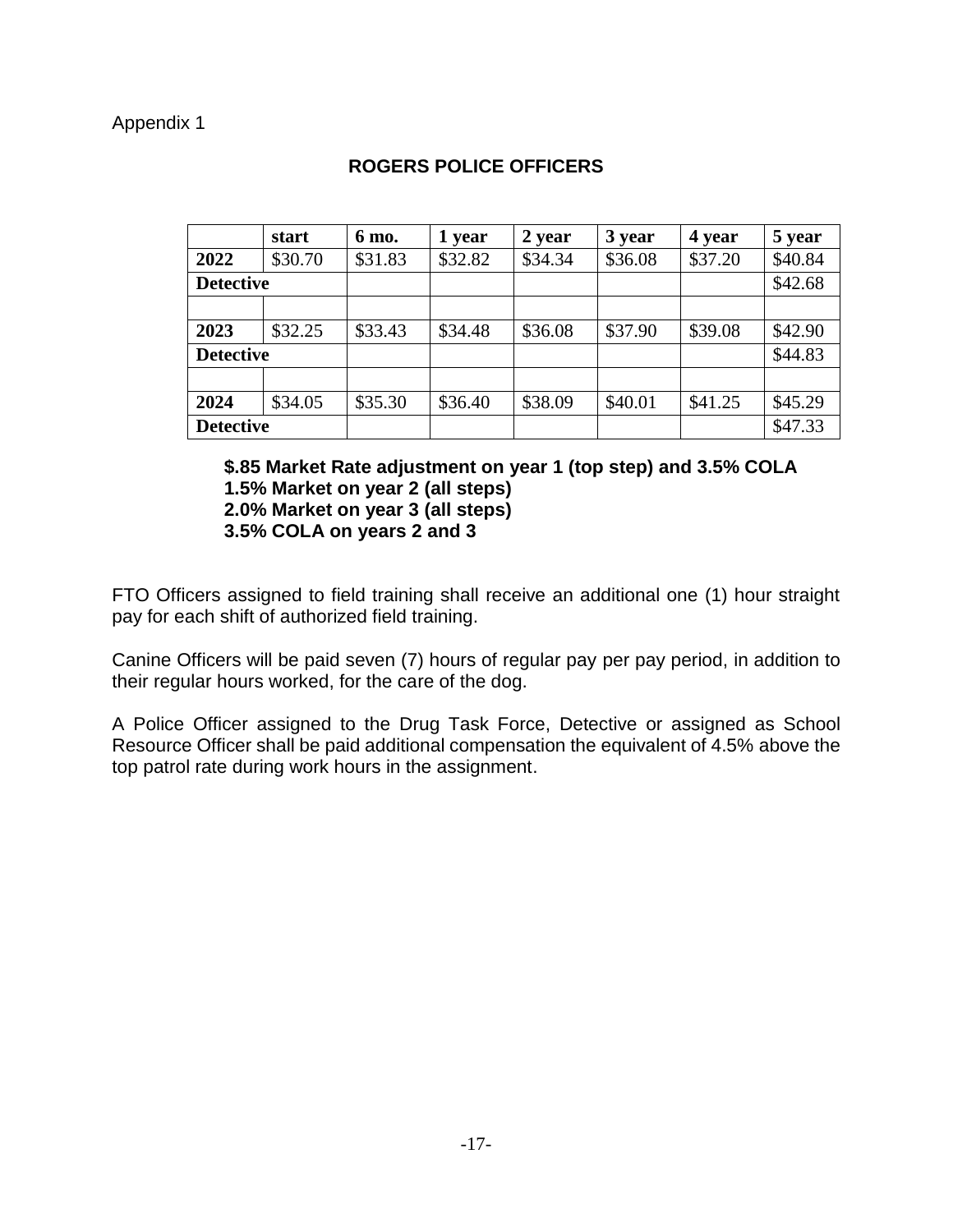#### **MEMORANDUM OF AGREEMENT**

This Memorandum of Agreement is entered into between the City of Rogers (hereafter "Employer"); and Law Enforcement Labor Services, Inc. Local #509 (hereafter Union) representing all licensed essential Police Officers in the City of Rogers Police Department, excluding supervisory and confidential employees.

**WHEREAS**, the Employer and Union, are parties to a collective bargaining agreement; and

**WHEREAS**, the Employer will be temporarily assigning Police Officers as School Resource Officers (SRO's) for a period of up to five years; and

**WHEREAS**, on or about August 12, 2020, the Chief of Police issued an assignment memo for the SRO temporary assignment which includes detective duties in addition to SRO duties; and

**WHEREAS**, in recognition of the detective duties being assigned to the SRO's temporary assignment as part of the August 12, 2020 assignment memo , the City will compensate SRO's 4.5% above top Patrol rate on a year-round basis.

**NOW**, **THEREFORE**, the parties hereto agree as follows:

- 1. Officers assigned as an SRO will perform the duties as described in the assignment memo issued on or about August 12, 2020.
- 2. The assignment to SRO will be for a period of up to five years.
- 3. Compensation for an employee assigned to SRO will be at 4.5% above top Patrol rate, which is the current compensation rate of a Detective.
- 4. This Memorandum of Agreement shall not in any way constitute a precedent with respect to any other claim, grievance, or dispute arising under the collective bargaining agreement between the City and the Union.
- 5. The assignment made in accordance with this Memorandum of Agreement is temporary and shall not be considered a promotion.
	- a. These assignments may be modified or revoked at any time by the Employer, with or without cause, at the Employer's sole discretion.
	- b. An employee removed from this assignment shall have no recourse pursuant to the grievance procedure in the collective bargaining agreement or the Minnesota Veteran's Preference Act, Minn. Stat. § 197.46; and the removal shall not constitute a demotion.